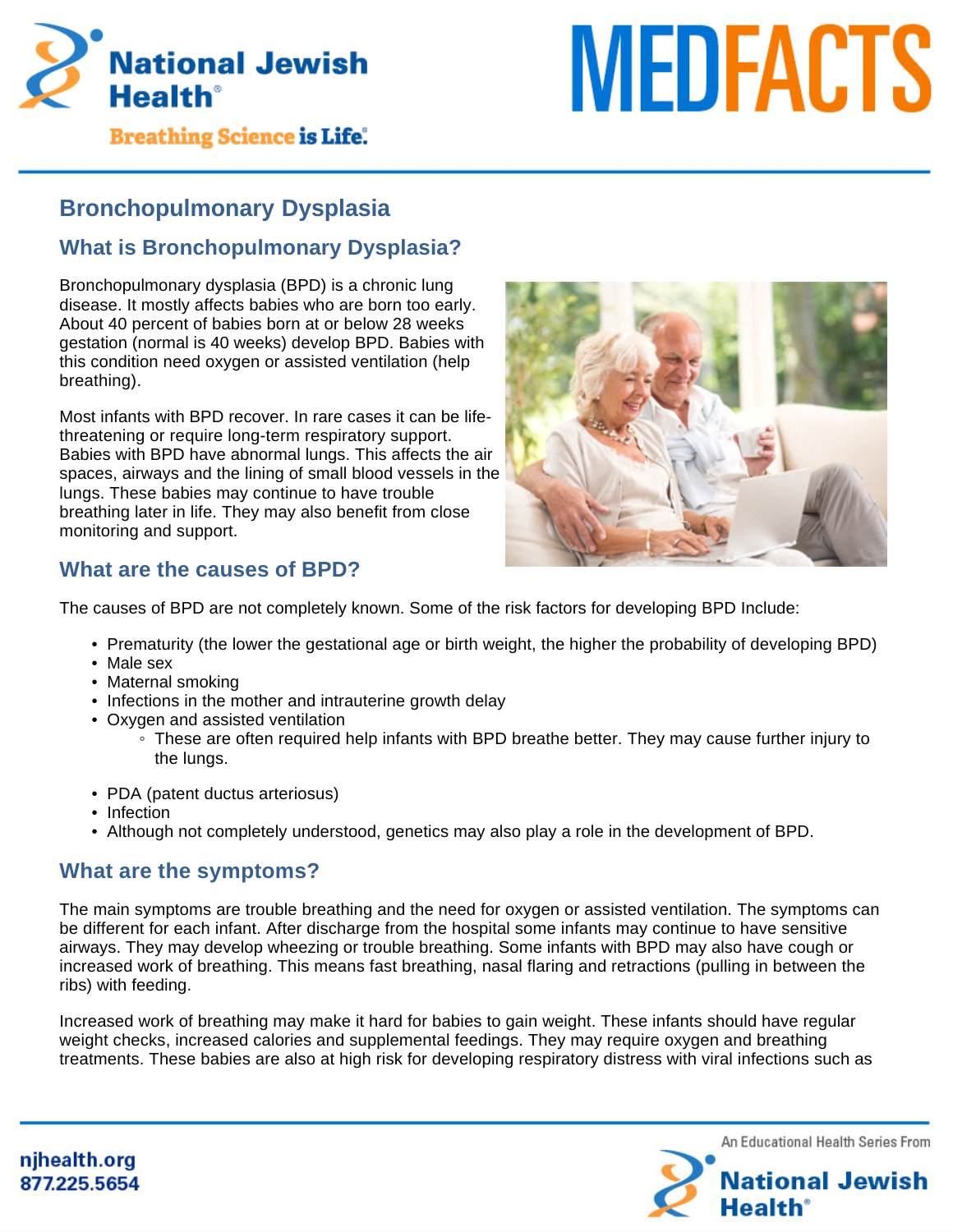RSV. It is important to regularly measure lung function after recovery from BPD.

# **How is BPD diagnosed?**

The health care provider will complete a thorough history and physical exam. BPD is a clinical diagnosis determined by the need for oxygen and assisted ventilation at certain stages during a child's development. There are no specific tests to diagnose BPD or determine the severity of the disease. The following tests may be ordered by a health care provider:

- Pulse oximetry determines oxygen needs during rest, feeding, sleep and activity.
- A chest X-ray evaluates the extent of lung disease and determines whether air is being trapped from small airways inflammation or an infection.
- A chest CT scan may help measure the severity of the lung disease.
- Some infants who continue to be on diuretics may also require blood work occasionally to assess their electrolyte levels.
- If a baby continues to have trouble swallowing, a tailored barium swallow exam may be ordered. This test determines whether a baby can regulate his or her feeding and protect the lungs from inhaling food or formula.
- Some infants can also have gastroesophageal reflux which can cause trouble breathing and may require treatment.
- Infants may also require heart evaluations to check for complications such as pulmonary hypertension, a known complication of BPD.

# **What are the goals of treatment?**

The goal is to help the baby grow and develop. Providing calories and nutrients will also help the lungs to mature and improve. If the baby is on oxygen, the provider will discuss oxygen therapy details at the clinic visit.

# **How is BPD treated or managed?**

There are no BPD-specific treatments. Effective treatment includes:

- Adequate oxygen
- Optimal nutrition through adequate calories and nutrients.
- Preventing lung infections
- Ensuring stomach acid and formula are not aspirated into the lungs.
- Medications
	- Inhaled medications help with airway reactivity or wheezing.
	- Diuretics remove excess fluid from the lungs.
	- Medications for reflux and/or pulmonary hypertension help after leaving the hospital.
- Monitoring and managing all respiratory illnesses closely.
	- Some infants may need the RSV immunoglobulin, a monthly shot during the RSV season.
	- Babies and caregivers should receive the flu vaccine every year. Babies will require two doses of the flu vaccine the first year. Make sure that all other immunizations are current.
	- Pay attention to hand washing and encourage family and friends to wash hands before holding the baby
	- Avoid crowded places and close contact with family members who are sick.

# **How Parents Can Monitor BPD**



njhealth.org 877.225.5654